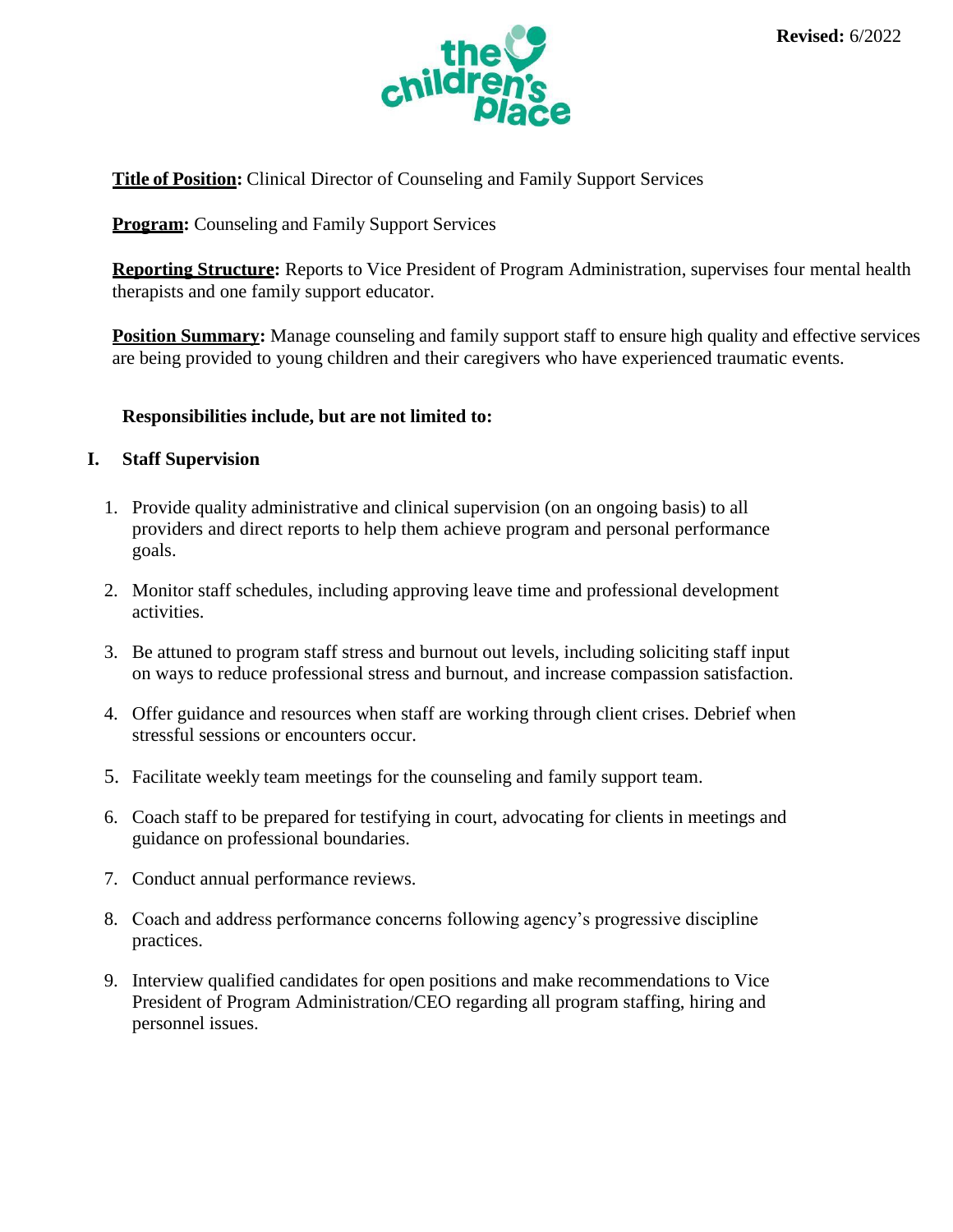# **II. Direct Services**

- 1. Maintain a small caseload consisting of one to two clients per week.
- 2. Provide case management coverage for urgent needs of clients when principal staff are unavailable.
- 3. Maintain weekly communication with Admissions Coordinator to facilitate appropriate and timely admission program services.
- 4. Maintain relationships and communication with partner agencies regarding program services, collaboration and referrals.
- 5. Conduct presentations and participate on community educational panels on behalf of the agency as requested and scheduling allows. May occur onsite, off-site or virtually.
- 6. Learn and demonstrate compliance with all agency policies and procedures related to the clinical process.
- 7. Provide leadership for direct reports and others throughout the agency, modeling effective communication and professional behavior to ensure an environment that is equitable and safe for all staff, clients, community partners and visitors.

## **III. Administrative Duties:**

- 1. Skillfully allocate, monitor and utilize department resources. Actively participate in budget planning; oversee revenues & expenses on a monthly basis.
- 2. Monitor service waitlist and oversee the communication process with families needing services.
- 3. Manage providers' caseload size to ensure timely access to services for clients on the waitlist.
- 4. Monitor no-show and cancellation rates and provide feedback to providers.
- 5. Monitor monthly billing reports. Oversee productivity of team members.
- 6. Collaborate with grant manager and accountant to ensure compliance and fiscal responsibility of grants supporting counseling and family support services.
- 7. Maintain current knowledge of government funding and earned revenue requirements.
- 8. Participate in an annual review of policy and procedures relevant to counseling and family support services.
- 9. Participate in All Staff meetings and Leadership Team meetings.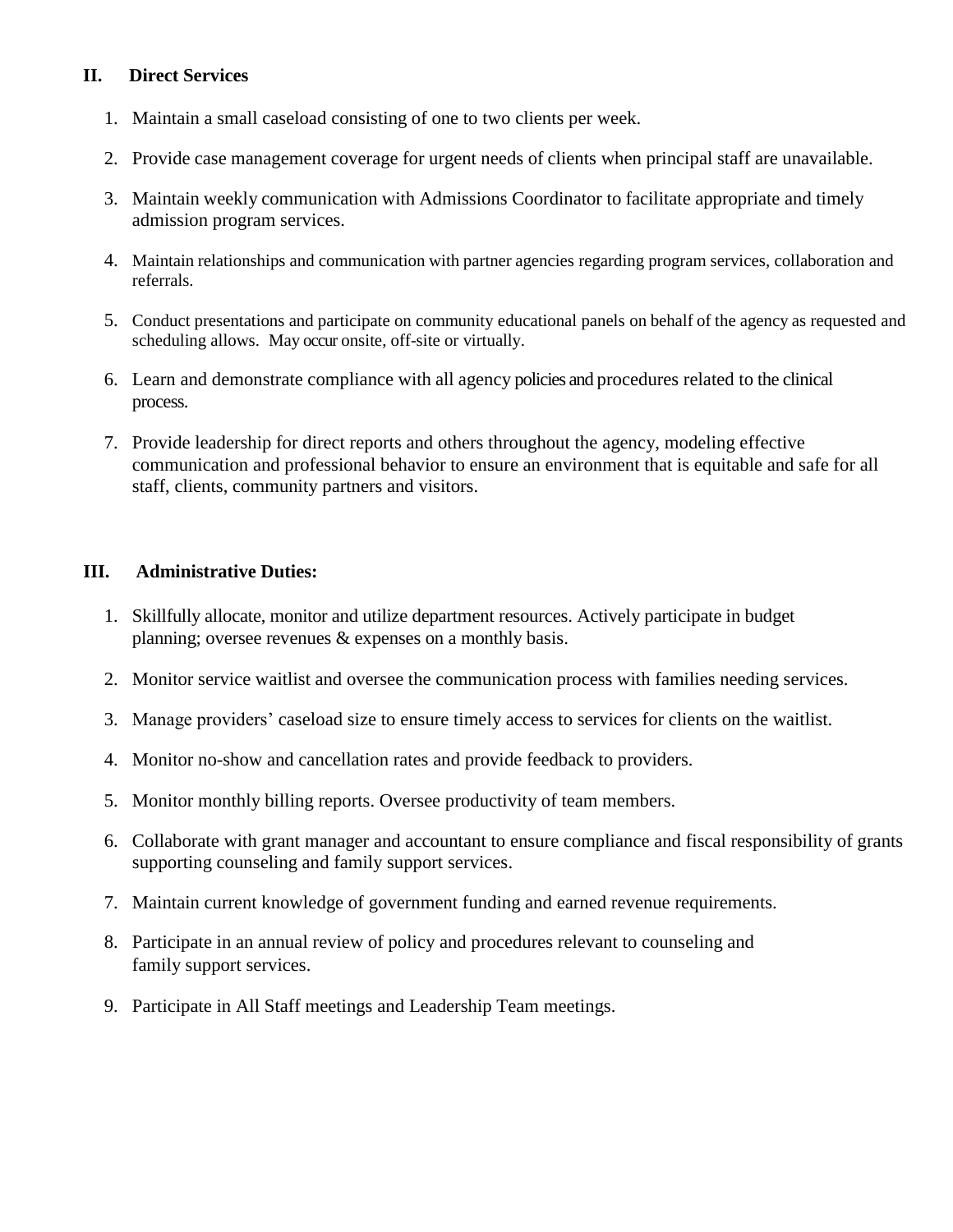# **V. Quality Improvement**

- 1. Coordinate quarterly chart audits for completeness.
- 2. Contribute to the achievement of the agency strategic plan.
- 3. Assist in the distribution and review of data from client satisfaction surveys.
- 4. Assist in collection, interpretation and oversight of discharge data.
- 5. Participate in the preparation and maintenance of program accreditation (Joint Commission).

# **VI. Professional Development / Community Outreach**

- 1. Maintain current clinical licensure.
- 2. Create professional development plans for each direct report and coordinate financial access so staff receive the trainings to ensure expertise to deliver high quality services.
- 3. Effectively represent The Children's Place through regular attendance of professional meetings as needed within the community.
- 4. Work to create community partnerships to support a network of resources for the agency and clients.

#### **VII. Program Development**

- 1. Develop, monitor and adjust programs to ensure services meet client's therapeutic needs as funding and staffing permits.
- 2. Maintain a high level of clinical knowledge about the current treatment of trauma and provide ideas and guidance to leadership when program decisions are being made.
- 3. Modify program services based on client feedback, outcome data and professional development opportunities.
- 4. Create and integrate effective program components including:
	- a. Providing research or evidence-based treatment
	- b. Involving caregivers in the treatment planning and treatment process (when possible)
	- c. Implementing trauma responsive interactions and interventions
	- d. Providing culturally responsive services to eliminate inequity and increase access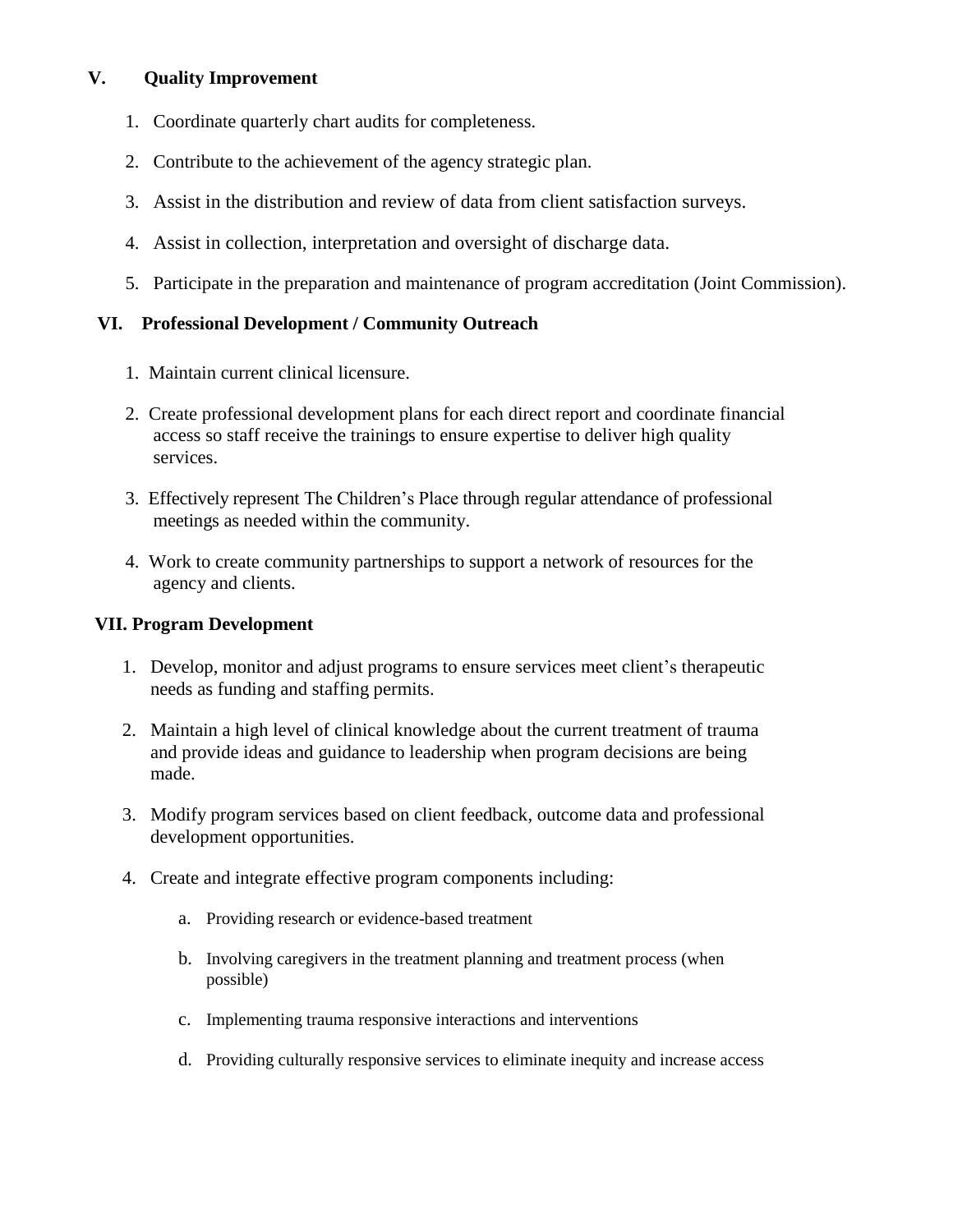# **V. Certification(s) / Degree(s) Required:**

- 1. Master's degree in social work or counseling or related field.
- 2. Registered Play Therapist or Registered Play Therapist Supervisor Certification strongly desired.
- 3. Current Missouri clinical licensure in social work or counseling.

# **VI. Skills and Experience:**

- 1. Minimum of five years clinical experience
- 2. Minimum three years supervisory/management experience
- 3. General knowledge of the signs and symptoms of child abuse and/or neglect
- 4. Knowledge of the role of a mandated reporter, and the child welfare system
- 5. Demonstrate high level of knowledge about child development and mental health treatment of children under the age of 10 and caregivers.
- 6. Demonstrate a high level of ethical integrity.
- 7. Demonstrate a high level of initiative. Eagerness to take responsibility to achieve goals.
- 8. Use appropriate interpersonal styles and methods to develop interdisciplinary team camaraderie and cooperation.
- 9. Ability to interact professionally and effectively with clients, families, staff, board and community partners. Demonstrate respect and responsiveness to cultural differences.
- 10. Willingness to manage difficult child behaviors.
- 11. Physical ability to lift young children and engage in play activities on floor without restriction.
- 12. Mastery of the English language, both verbal and written.
- 13. Ability to be solutions-focused and build consensus as well as able to communicate assertively and effectively to solve problems within a multicultural environment.
- 14. Knowledge and ability to demonstrate organizational and time management skills.
- 15. Demonstrated track record of accuracy, timeliness, dependability, and attention to detail.
- 16. Demonstrated ability to maintain confidentiality regarding records, clients and sensitive data.
- 17. Competence and ability to utilize technology and demonstrate competenciesin the use ofMicrosoft Office, Windows, Excel and PowerPoint.